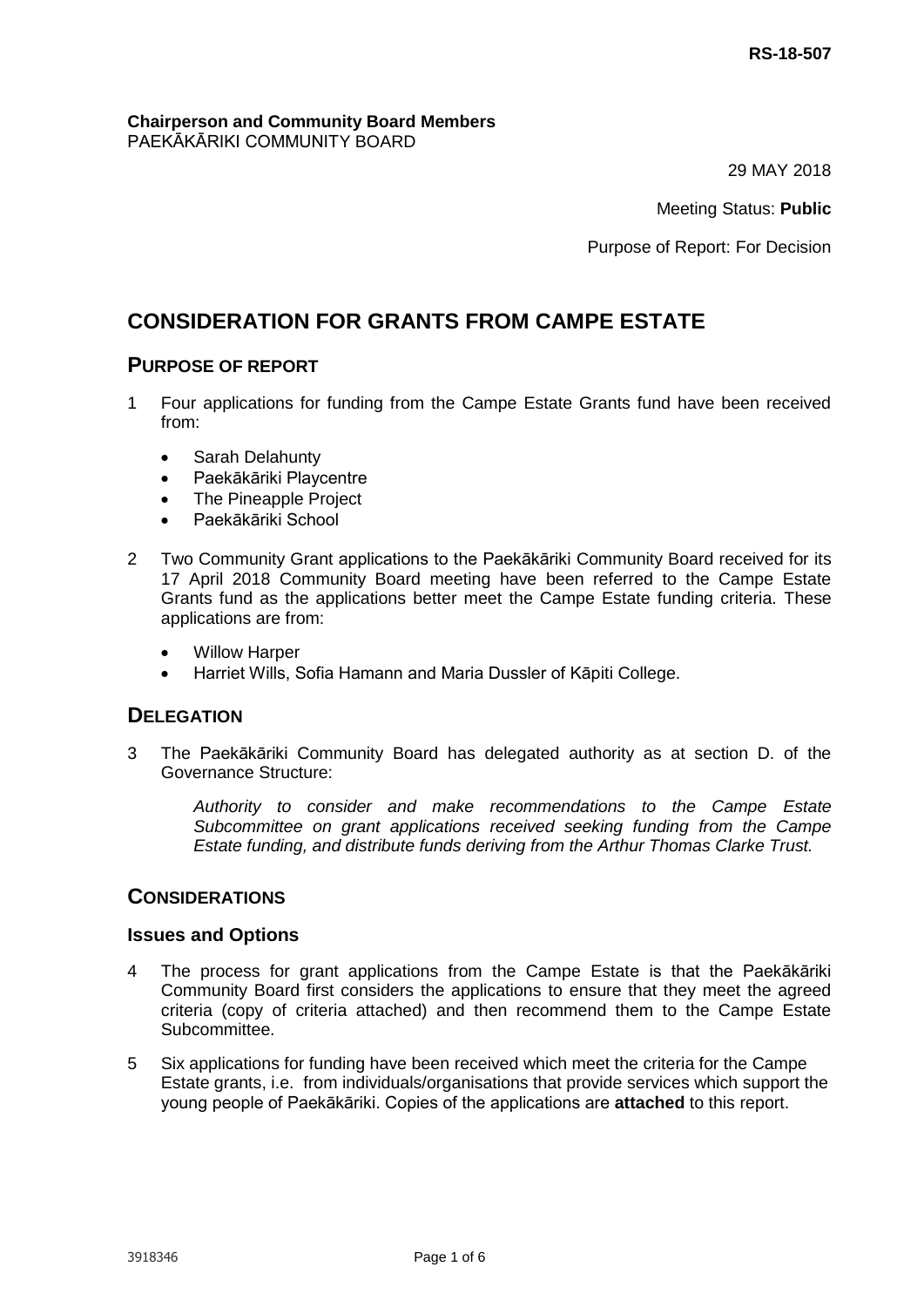| No.   | <b>Name</b>                                                    | <b>Amount applied for</b> |
|-------|----------------------------------------------------------------|---------------------------|
| 1     | Sarah Delahunty                                                | \$600.00                  |
| 2     | Paekākāriki Playcentre C/- Beba McLean                         | \$1,000.00                |
| 3     | The Pineapple Project                                          | \$400.00                  |
| 4     | Paekākāriki School                                             | \$500.00                  |
| 5     | <b>Willow Harper</b>                                           | \$300.00                  |
| 6     | Kapiti College (Harriet Wills, Sofia Hamann, Maria<br>Dussler) | \$900.00                  |
| TOTAL |                                                                | \$3,700.00                |

## Policy considerations

6 There are no policy implications related to this report.

### Legal & Consultation considerations

7 There are no legal or consultation considerations related to this report.

### Financial considerations

- 8 As at 31 March 2018, the closing balance was \$112,126.96 and the interest accrued was \$6,292.54. The opening balance as at 1 April 2018 was \$118,419.50.
- 9 The total amount in grants being applied for from the Campe Estate Fund is \$3,700.00.

### Tāngata whenua considerations

10 There are no issues for consideration relating to Tangata Whenua considerations.

# **SIGNIFICANCE AND ENGAGEMENT**

### Degree of significance

11 This matter has a low level of significance under Council policy.

### **Publicity**

12 The Paekākāriki Community will be interested in hearing the outcome of this report.

## **RECOMMENDATIONS**

- 13 That the Paekākāriki Community Board recommends to the Campe Estate Trustees that the sum of \$............. be granted to Sarah Delahunty to help cover the costs involved in rehearsing and performing a play "Eating the Wolf" in Paekākāriki with young Paekākāriki women.
- 14 That the Paekākāriki Community Board recommends to the Campe Estate Trustees that the sum of \$............. be granted to the Paekākāriki Playcentre to assist with meeting the salary cost of a Kaiarahi Reo to deliver the weekly bilingual Te Reo session.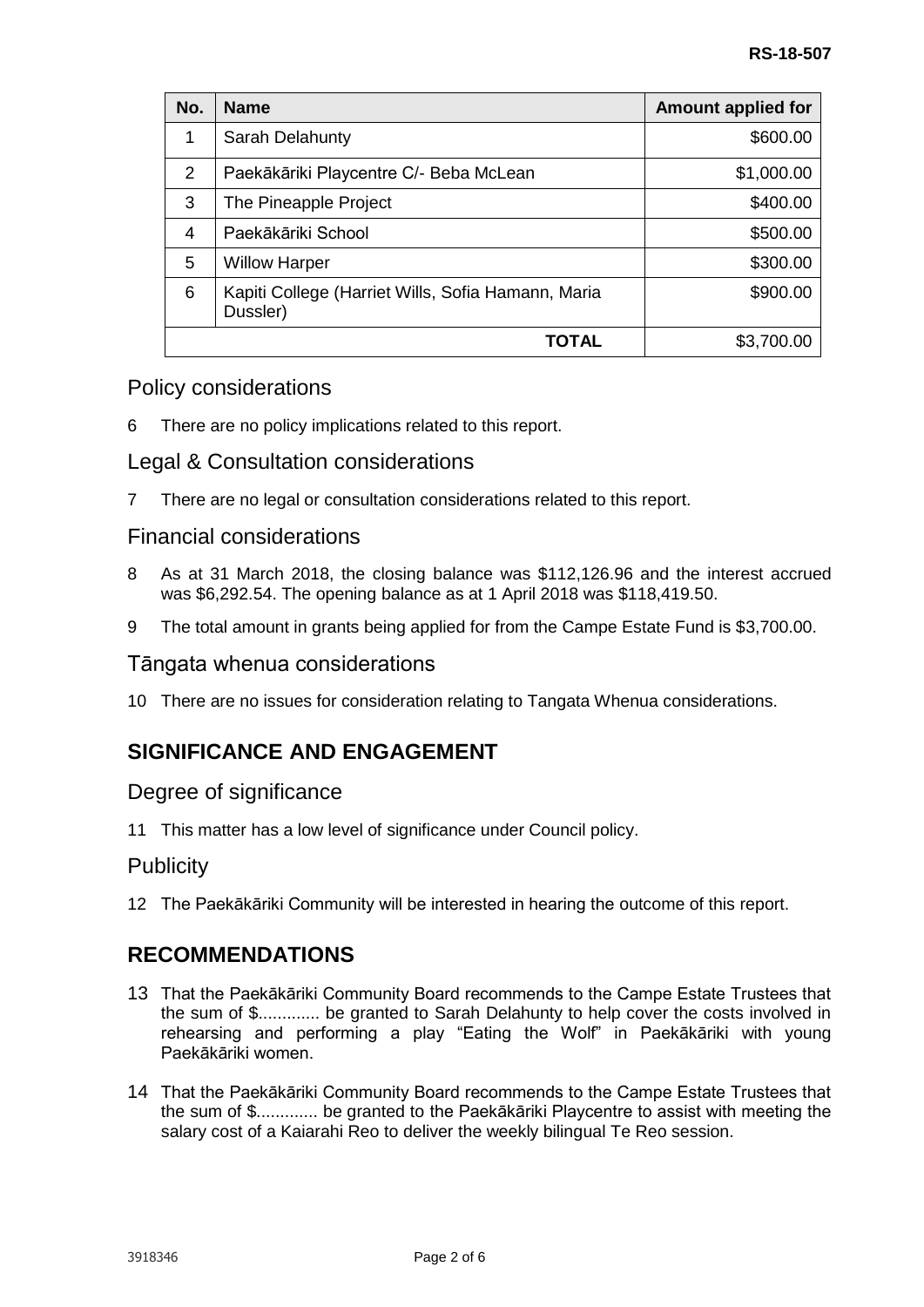- 15 That the Paekākāriki Community Board recommends to the Campe Estate Trustees that the sum of \$............. be granted to the Pineapple Project to run an Acting Holiday Programme from 9-13 July for young people.
- 16 That the Paekākāriki Community Board recommends to the Campe Estate Trustees that the sum of \$............. be granted to the Paekākāriki School to assist with the costs of putting on a school production this year.
- 17 That the Paekākāriki Community Board recommends to the Campe Estate Trustees that the sum of \$300.00 be granted to Willow Harper to assist with the purchase of a new surfboard.
- 18 That the Paekākāriki Community Board recommends to the Campe Estate Trustees that the sum of \$900.00 be granted to Harriet Wills, Sofia Hamann and Maria Dussler of Kāpiti College (\$300.00 each) to travel to Ecuador and the Galapagos Islands with Operation Wallacea.

| Report prepared by | <b>Approved for submission</b> | <b>Approved for submission</b> |  |
|--------------------|--------------------------------|--------------------------------|--|
|                    |                                |                                |  |
|                    |                                |                                |  |
|                    |                                |                                |  |
|                    |                                |                                |  |

**Executive Secretary Regulatory Services Group Manager Regulatory Services Acting Group Manager Strategy and Planning**

Judy Rennie Natasha Tod Kevin Black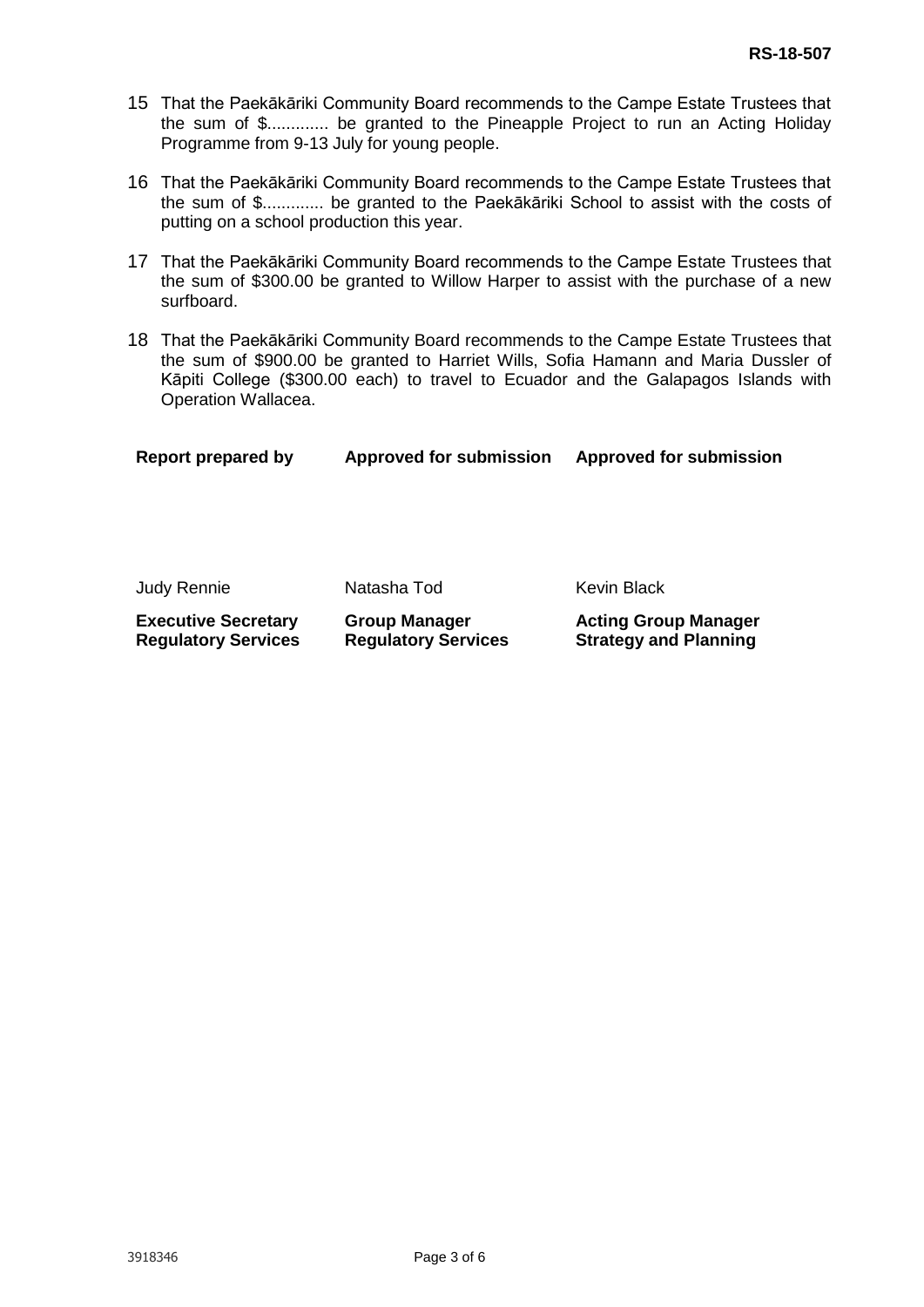## **ATTACHMENTS**

- **Criteria for Campe Estate Community Grants**
- **Grant Applications:**
	- o Sarah Delahunty
	- o Paekākāriki Playcentre
	- o The Pineapple Project
	- o Paekākāriki School
	- o Willow Harper
	- o Kāpiti College (Harriet Wills, Sofia Hamann and Maria Dussler)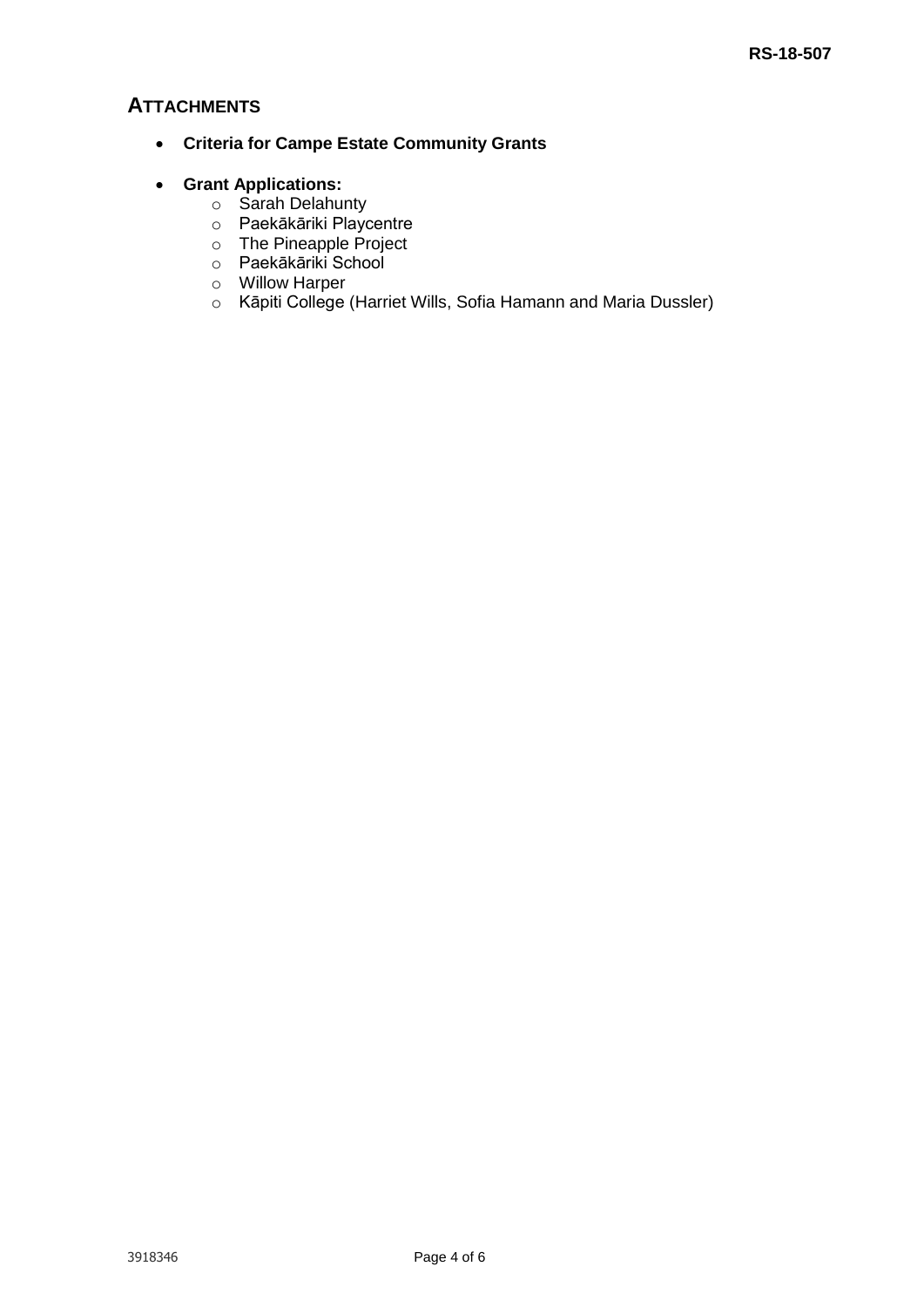#### **CRITERIA FOR CAMPE ESTATE COMMUNITY GRANTS**

The Paekākāriki Community Board will receive the applications and make recommendations to the Campe Estate Subcommittee who will consider the recommendations and administer the distribution of the grants.

The criteria for applications are:

- 1. Applications with a focus on people aged under 25 years will be considered a priority;
- 2. Applications will be accepted from organisations that provide services which benefit the people, especially the young people of Paekākāriki;
- 3. Applications will be accepted from individuals provided there are tangible benefits to the Paekākāriki area;
- 4. Applications will include an outline of the expected benefits of any grant to the applicant, the organisation and the Paekākāriki community;
- 5. Applicants will only receive one grant per financial year;
- 6. Successful applicants will provide a report to the Community Board for the information of the Campe Estate Trustees on the uses of the funding and an account of the benefits which have accrued to the Paekākāriki community, the individual and/or the group.

#### **Procedure for Applications**

Applications must be made on the approved application form and addressed to:

**Judy Rennie** Campe Estate Grants Kāpiti Coast District Council Private Bag 60 601 PARAPARAUMU 5254

Email: [judy.rennie@kapiticoast.govt.nz](mailto:judy.rennie@kapiticoast.govt.nz)